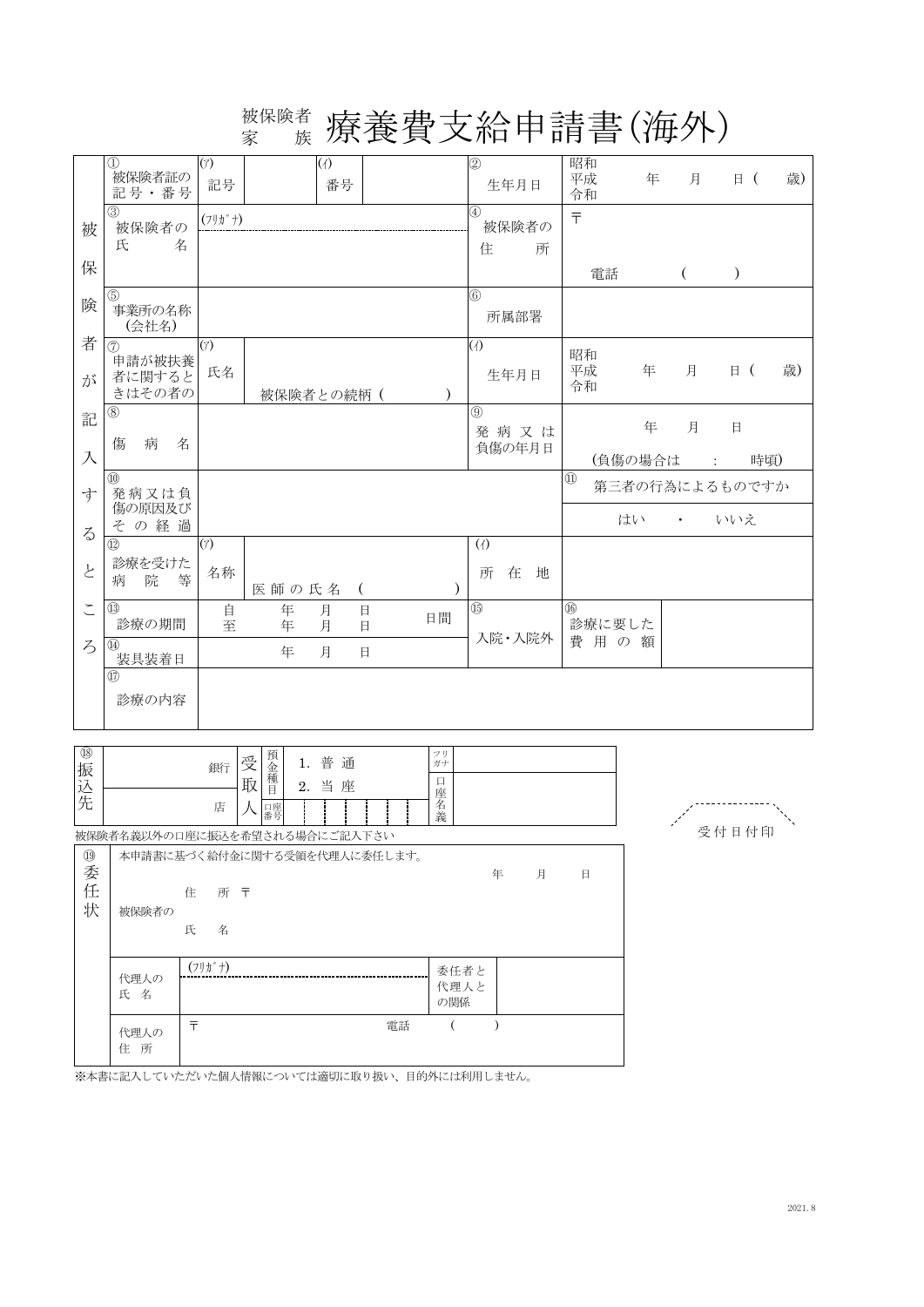|     | Form<br>A<br>様式                          |                                                                                                                                                                                                      | 1. This form is used for claiming the social insurance benefit.<br>この様式は社会保険の給付の申請に使用されます。       |      |                     |                               |
|-----|------------------------------------------|------------------------------------------------------------------------------------------------------------------------------------------------------------------------------------------------------|--------------------------------------------------------------------------------------------------|------|---------------------|-------------------------------|
|     | A                                        |                                                                                                                                                                                                      | 2. This form should be completed and signed by the attending physician<br>この様式は担当医が書き、かつ署名して下さい。 |      |                     |                               |
|     |                                          |                                                                                                                                                                                                      | 3. One form for each month, one form for hospitalization/<br>各月毎,入院·入院外毎に付この様式が1枚必要です。           |      |                     | outpatient and<br>home visit. |
|     |                                          |                                                                                                                                                                                                      | Attending Physicians Statement                                                                   |      |                     |                               |
|     |                                          |                                                                                                                                                                                                      | 診療内容明細書                                                                                          |      |                     |                               |
|     | 1. Name of patient (Last, First)<br>患者名  |                                                                                                                                                                                                      | Age(Date of Birth) Sex (Male:Female)                                                             |      |                     |                               |
| 2.  |                                          | Name of Illness or Injury preferably with Number of International Classification of Diseases for<br>the use of Social Insurance (See the other side of this form)<br>傷病名及び社会保険表章用国際疾病分類番号(4~5 ページ参照) |                                                                                                  |      |                     |                               |
| 3.  | Date of First Diagnosis:<br>初診<br>一日     |                                                                                                                                                                                                      | 20                                                                                               |      |                     |                               |
| 4.  | Days of Diagnosis and Treatment:<br>診療日数 |                                                                                                                                                                                                      | days                                                                                             |      |                     |                               |
| 5.  | Type of Treatment<br>治療の分類               |                                                                                                                                                                                                      |                                                                                                  |      |                     |                               |
|     | Hospitalization:                         | From                                                                                                                                                                                                 | 20                                                                                               | Тo   | 20                  | days)                         |
|     | 入<br>院                                   | 自                                                                                                                                                                                                    |                                                                                                  | 至    |                     | 日間)                           |
|     | Out patient or Home Visit :              |                                                                                                                                                                                                      | 20                                                                                               |      | 20                  |                               |
|     | 入院外                                      |                                                                                                                                                                                                      | 20                                                                                               |      | 20                  |                               |
| 6.  | 症状の概要                                    | Nature and Condition of Illness or Injury (in brief)                                                                                                                                                 |                                                                                                  |      |                     |                               |
| 7.  | 処方、手術その他の処置の概要                           | Prescription, operation and any other treatments (in brief)                                                                                                                                          |                                                                                                  |      |                     |                               |
| 8.  |                                          | Was the treatment required as a result of an accidental injury?<br>治療は事故の傷害によるものですか。                                                                                                                 |                                                                                                  |      | Yes $\Box$<br>はい    | $\rm{No}$    <br>いいえ          |
| 9.  | 治療実費                                     | Itemized amounts paid to Hospital and / or Attending physician: Form B                                                                                                                               |                                                                                                  | 様式 B |                     |                               |
| 10. | 担当医の名前及び住所                               | Name and Address of Attending Physician                                                                                                                                                              |                                                                                                  |      |                     |                               |
|     | Name 名前                                  | : Last 姓                                                                                                                                                                                             |                                                                                                  |      |                     |                               |
|     | Address 住所: Home 自宅                      |                                                                                                                                                                                                      |                                                                                                  |      | Phone               |                               |
|     |                                          | Office 病院又は診療所                                                                                                                                                                                       |                                                                                                  |      | Phone               |                               |
|     | 日付<br>Date                               |                                                                                                                                                                                                      | Signature 署名                                                                                     |      |                     |                               |
|     |                                          |                                                                                                                                                                                                      | Reference Number of your Medical Record (if applicable)<br>診療録の番号                                |      | Attending Physician | 担当医                           |
|     |                                          |                                                                                                                                                                                                      | ※本書に記入していただいた個人情報については適切に取り扱い、目的外には利用しません。                                                       |      |                     |                               |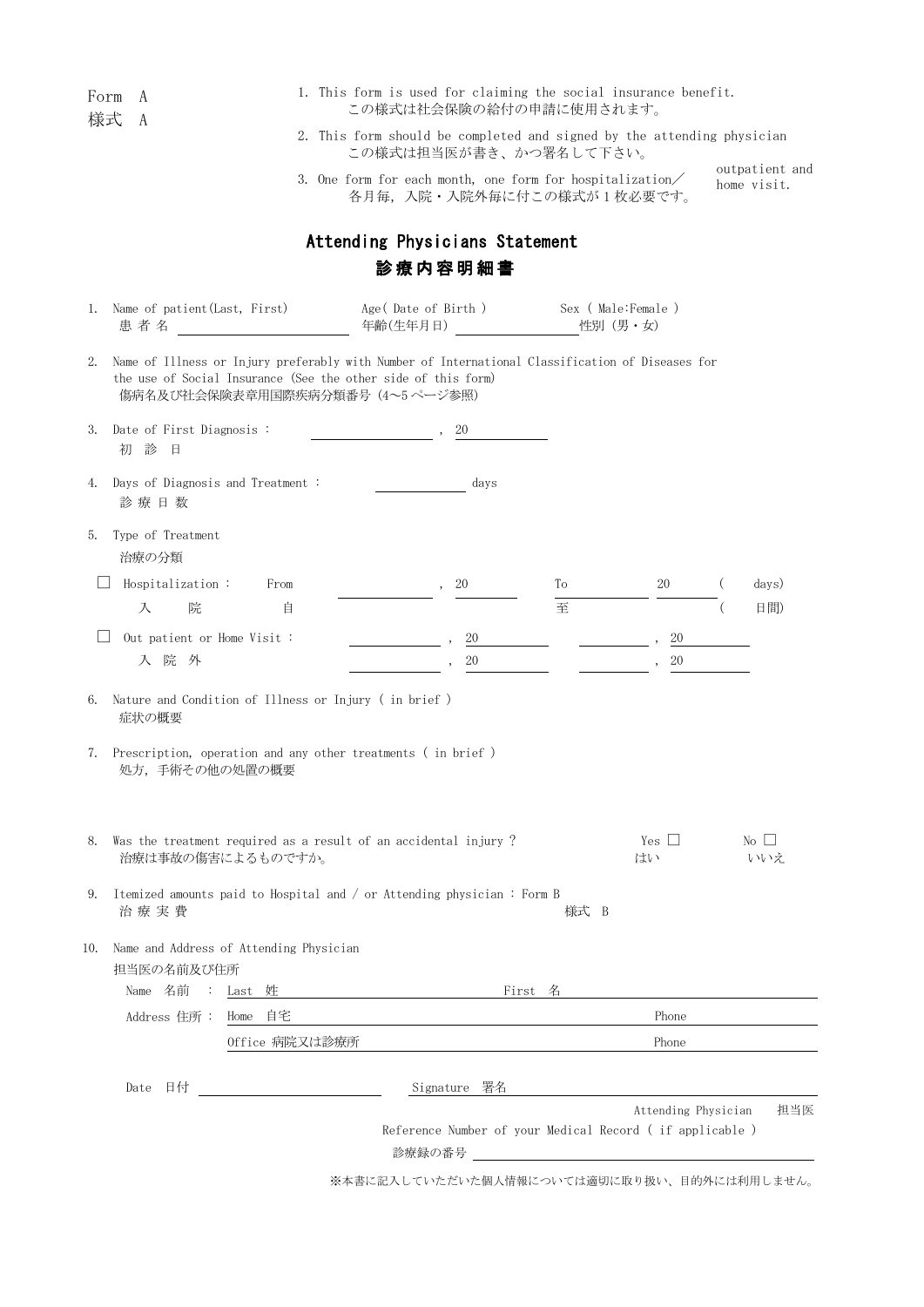Form B 様式 B

## Itemized Receipt 領収明細書

| (1) | Fee for Initial Office Visit   | 初      | 診         | 料 | \$       |
|-----|--------------------------------|--------|-----------|---|----------|
| (2) | Fee for Follow-up Office Visit | 再      | 診         | 料 | \$       |
| (3) | Fee For Home Visit             | 往      | 診         | 料 | \$       |
| (4) | Fee for Hospital Visit         |        | 入院管理料     |   |          |
| (5) | Hospitalization                | 入      | 院         | 費 | \$       |
| (6) | Consultation                   | 診      | 察         | 費 | \$       |
| (7) | Operation                      | 手      | 術         | 費 | \$       |
| (8) | Professional Nursing           |        | 職業看護婦費    |   | \$       |
| (9) | X-Ray Examinations             |        | X 線検 査 費  |   | \$       |
|     | (10) Laboratory Tests          | 検<br>諸 | 査         | 費 | \$       |
|     | (11) Medicines                 | 医      | 薬         | 費 | \$       |
|     | (12) Surgical Dressing         | 包      | 帯         | 費 | \$       |
|     | (13) Anesthetics               | 麻      | 酔         | 費 | \$       |
|     | (14) Operating Room Charge     |        | 手術室費用     |   | \$       |
|     | $(15)$ The Others (Specify)    |        | その他(特記せよ) |   | \$<br>\$ |
|     |                                |        |           |   | \$<br>\$ |
|     | $(16)$ Total                   | 合      |           | 計 | \$       |
|     |                                |        |           |   |          |

Important : Exclude the amount irrelevant to the treatment, i.e, payment for luxurious room charge. 注 意 : 高級室料等治療に直接関係のないものは除いて下さい。

Name and Address of Attending Physician / Superintendent of Hospital or Clinic 担当医又は病院事務長の名前及び住所

| Name    | ÷              | Last           | First     | Title |
|---------|----------------|----------------|-----------|-------|
| 名前      |                | 姓              | 名         |       |
| Address | $\mathbb{R}^2$ | Home 自宅        |           | Phone |
| 住所      |                | Office 病院又は診療所 |           | Phone |
|         |                |                |           |       |
| Date    | $\ddot{\cdot}$ |                | Signature |       |
| 日付      |                |                | 署<br>名    |       |

※本書に記入していただいた個人情報については適切に取り扱い、目的外には利用しません。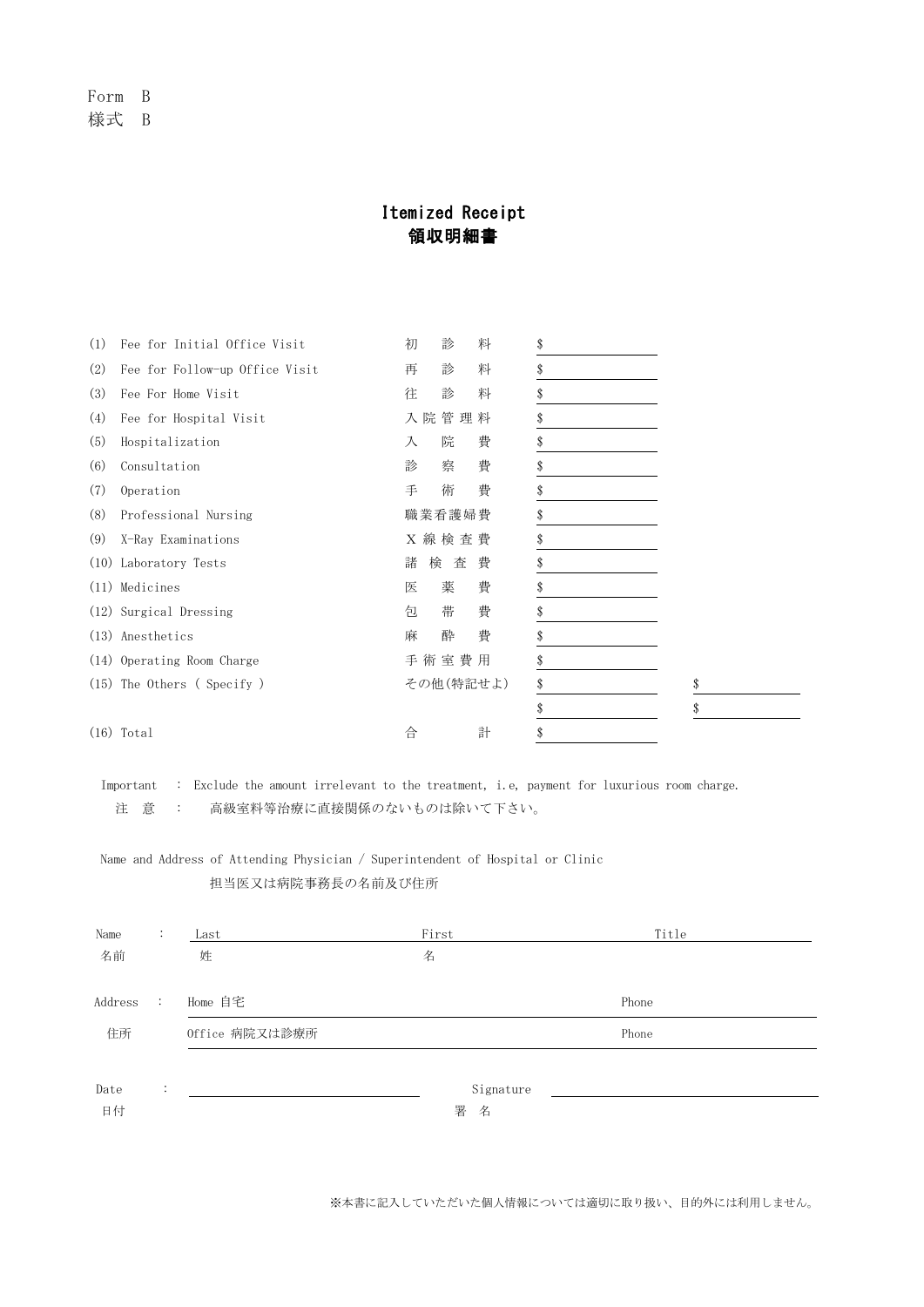# 社会保険表章用国際疾病分類表

## Table of International Classification of Diseases for the use of Social Insurance

## 感染症及び寄生虫症

|              | Ⅰ 感染症及び寄生虫症                                                            |      |                                                                                                |
|--------------|------------------------------------------------------------------------|------|------------------------------------------------------------------------------------------------|
|              | Certain infectious and parasitic diseases                              | 0502 | 精神作用物質使用による精神及び行動の障害                                                                           |
| 0101         | 腸管感染症 Intestinal infectious diseases                                   |      | Mental and behavioural disorders due to psychoactive substance use                             |
| 0102         | 結 核 Tuberculosis                                                       | 0503 | 精神分裂病、分裂病型障害及び妄想性障害                                                                            |
| 0103         | 主として性的伝播様式をとる感染症                                                       |      | Schizophrenia, schizotypal and delusional disorders                                            |
|              | Infections with a predominantly sexual mode of transmission            | 0504 | 気分[感情]障害(躁うつ病を含む) Mood [affective] disorders                                                   |
| 0104         | 皮膚及び粘膜の病変を伴うウイルス疾患                                                     | 0505 | 神経症性障害、ストレス関連障害及び身体表現性障害                                                                       |
|              | Viral infections characterized by skin and mucous membrane lesions     |      | Neurotic, stress-related and somatoform disorders                                              |
| 0105         | ウイルス肝炎 Viral hepatitis                                                 | 0506 | 精神遅滞 Mental retardation                                                                        |
| 0106         | その他のウイルス疾患 Other viral diseases                                        | 0507 | その他の精神及び行動の障害                                                                                  |
| 0107         | 真菌症 Mycoses                                                            |      | Other psychoses and disorders of action                                                        |
| 0108         | 感染症及び寄生虫症の続発・後遺症                                                       |      |                                                                                                |
|              | Sequelae of infectious and parasitic diseases                          |      | VI 神経系の疾患 Diseases of the nervous system                                                       |
| 0109         | その他の感染症及び寄生虫症                                                          |      | 0601 パーキンソン病 Parkinson's disease                                                               |
|              | Other infectious and parasitic diseases                                | 0602 | アルツハイマー病 Alzheimer's disease                                                                   |
|              |                                                                        | 0603 | てんかん Epilepsy                                                                                  |
|              | Ⅱ 新生物 Neoplasms                                                        | 0604 | 脳性麻痺及びその他の麻痺性症候群                                                                               |
| 0201         | 胃の悪性新生物 Malignant neoplasm of stomach                                  | 0605 | Cerebral palsy and other paralytic syndromes<br>自律神経系の障害 Disorders of autonomic nervous system |
| 0202         | 結腸の悪性新生物 Malignant neoplasm of colon                                   | 0606 | その他の神経系の疾患 Others Diseases of the nervous system                                               |
| 0203         | 直腸S状結腸移行部及び直腸の悪性新生物                                                    |      |                                                                                                |
|              | Malignant neoplasm of rectosigmoid junction and rectum                 |      | VII 眼及び付属器の疾患 Diseases of the eye and adnexa                                                   |
| 0204         | 肝及び肝内胆管の悪性新生物                                                          | 0701 | 結膜炎 Conjunctivitis                                                                             |
|              | Malignant neoplasm of liver and intrahepatic bile ducts                | 0702 | 白内障 Cataract                                                                                   |
| 0205         | 気管、気管支及び肺の悪性新生物                                                        | 0703 | 屈折及び調節の障害 Disorders of refraction and accommodation                                            |
|              | Malignant neoplasm of trachea, bronchus and lung                       | 0704 | その他の眼及び付属器の疾患 Other diseases of the eye and adnexa                                             |
| 0206         | 乳房の悪性新生物 Malignant neoplasm of breast                                  |      |                                                                                                |
| 0207         | 子宮の悪性新生物 Malignant neoplasm of uterus                                  |      | Ⅵ 耳及び乳様突起の疾患<br>Diseases of the ear and mastoid process                                        |
| 0208<br>0209 | 悪性リンパ腫 Malignant Lymphoma<br>白血病 Leukaemia                             |      | 0801 外耳炎 Otitis externa                                                                        |
| 0210         | その他の悪性新生物 Other Malignant neoplasms                                    |      | 0802 その他の外耳疾患 0ther disorders of external ear                                                  |
| 0211         | 良性新生物及びその他の新生物                                                         |      | 0803 中耳炎 Otitis media                                                                          |
|              | Other benign neoplasms and other neoplasms                             |      | 0804 その他の中耳及び乳様突起の疾患                                                                           |
|              |                                                                        |      | Other diseases of middle ear and mastoid                                                       |
|              | Ⅲ 血液及び造血器の疾患並びに免疫機構の障害                                                 | 0805 | メニエール病 Disorders of vestibular function                                                        |
|              | Diseases of the blood and blood-forming organs and certain             | 0806 | その他の内耳疾患 Other diseases of inner ear                                                           |
|              | disorders involving the immune mechanism                               |      | 0807 その他の耳疾患 Other disorders of ear                                                            |
|              | 0301 貧血 Anaemias                                                       |      |                                                                                                |
|              | 0302 その他の血液及び造血器の疾患並びに免疫機構の障害                                          |      | IX 循環器系の疾患 Diseases of the circulatory system                                                  |
|              | Other diseases of blood and blood-forming organs and certain disorders | 0901 | 高血圧性疾患 Hypertensive diseases                                                                   |
|              | of the immune mechanism                                                | 0902 | 虚血性心疾患 Ischaemic heart diseases                                                                |
|              |                                                                        | 0903 | その他の心疾患 0ther froms of heart disease                                                           |
|              | <u>Ⅳ 内分泌、栄養及び代謝疾患</u>                                                  | 0904 | くも膜下出血 Subarachnoid hemorrhage                                                                 |
|              | Endocrine, nutritional and metabolic diseases                          | 0905 | 脳内出血 Intracerebral hemorrhage                                                                  |
| 0401         | 甲状腺障害 Disorders of thyroid gland                                       | 0906 | 脳梗塞 Occlusion of precerebral and Cerebral arteries                                             |
| 0402         | 糖尿病 Diabetes mellitus                                                  | 0907 | 脳動脈硬化 (症)<br>Cerebral arteriosclerosis                                                         |
|              | 0403 その他の内分泌、栄養及び代謝疾患                                                  | 0908 | その他の脳血管疾患 – 0ther cerebrobascular diseases                                                     |
|              | Other diseases of endocrine, nutrition and metabolism                  | 0909 | 動脈硬化(症)Atherosclerosis                                                                         |
|              |                                                                        | 0910 | 痔核 Haemorrhoids                                                                                |
|              | Ⅴ 精神及び行動の障害                                                            | 0911 | 低血圧 (症) Hypotension                                                                            |
|              | Mental and behavioural disorders<br>0501 血管性及び詳細不明の痴呆                  | 0912 | その他の循環器系の疾患 – Other disorders of circulatory system                                            |
|              |                                                                        |      |                                                                                                |

Vascular dementia and Unspecified dementia